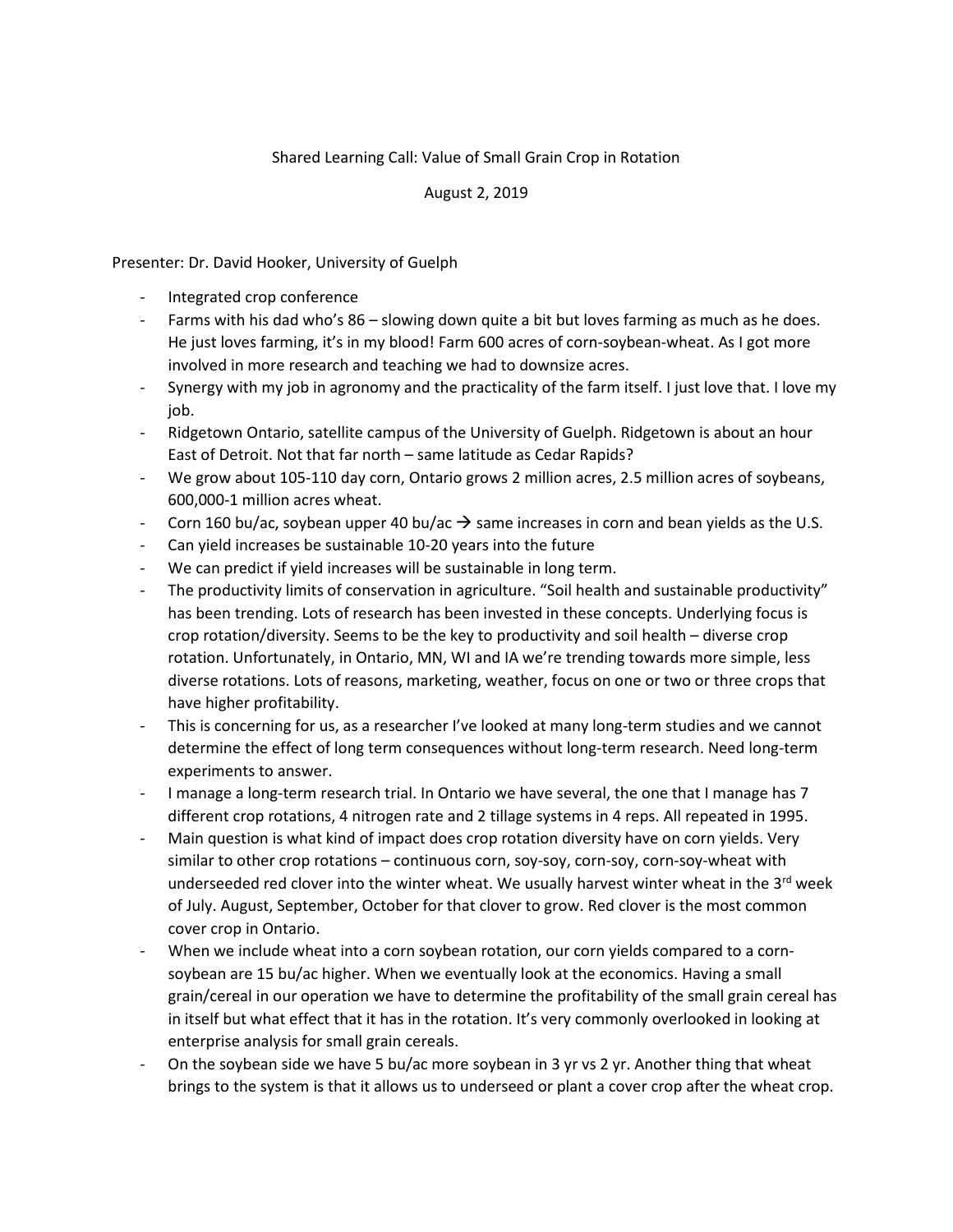Cover crops are difficult to integrate into a corn-corn or corn-soy rotation. Especially in Ontario, there's not a lot of season left for a cover crop to grow.

- After wheat, we get several more months for biomass to grow, harvest carbon.
- When we have red clover, the following corn yields are 10 bu/ac. All plots are fertilized to the same level so that nitrogen isn't limiting and then the whatever the clover provides is additional to that. If we decide on underseeding red clover to wheat, then we get that addition 10 bu/ac in addition to the 15 bu/ac from just the three-year rotation.
- We determined or showed that corn-soybean rotation is more reliant on fertilizer than 3 yr rotation. Wheat supports soil structure, better organic matter, better aggregate stability. Better environment and less of a need for fertilizer nitrogen. We can reduce economic optimum by 15 lbs/ac with just wheat, no red clover. If we have red clover we get 70-90 lbs of nitrogen credit to that corn crop. Bringing small grains into the rotation is bringing a tremendous number of benefits.

## How sustainable are these yields?

- Higher the corn yields or higher the soybean yields, the more evapotranspiration takes place. Higher yield needs more water. And mother nature might not provide more water. We should be building our soils to hold more water. Plant breeders are doing an incredible job, but we need more resiliency.
- Yield increases are highest in years where there's a drought. Yield differences between 2-yr and 3-yr are even wider in drought years. +1 journal published. Corn and beans respond to cereals, especially in hot and dry years. Our yields are becoming more and more drought susceptible as they increase, and can hit a ceiling with moisture retention in the soil. Crop rotation are building more resiliency to handle this stress.
- We can't change soil overnight, it's a long-term process. Need to consider these factors when we're choosing what crops to grow, using cover crops, tillage. We'll need it even more into the future.

## Economics:

- When economics majors don't see the whole systems approach. Wheat yields this and market price is this – it doesn't come close to the revenues from corn and soybeans. It's common for growers to say "I'm not growing it because it's no where near the returns of corn and soybean."
- If I was a wheat crop, hey I'm giving the corn and soybean these increases in yields, it's not fair that they get the credit.
- 15 bu/ac increase in corn is \$3/bushel = \$45/ac increase in corn enterprise
- 5 bu/ac increase in soybean is \$13/bushel = \$65/ac increase in soybean enterprise
- Red clover provides corn yield increase and nitrogen credit, cut nitrogen cost \$35/acre
- Marginal revenue increases are \$145/ac to the corn and soybean enterprises. Wheat needs to be accounted for providing that \$145/ac
- Wheat yields \$5.50/bu  $\rightarrow$  it's like increasing your wheat yield by 26 bu/ac to assign the \$145 to wheat
- \$1.61 premium on the bushel of wheat
- And it's building resiliency in corn and soybean yields as well, especially in dry years.
- Six effects shown in long-term trials in MI and WI and Ontario: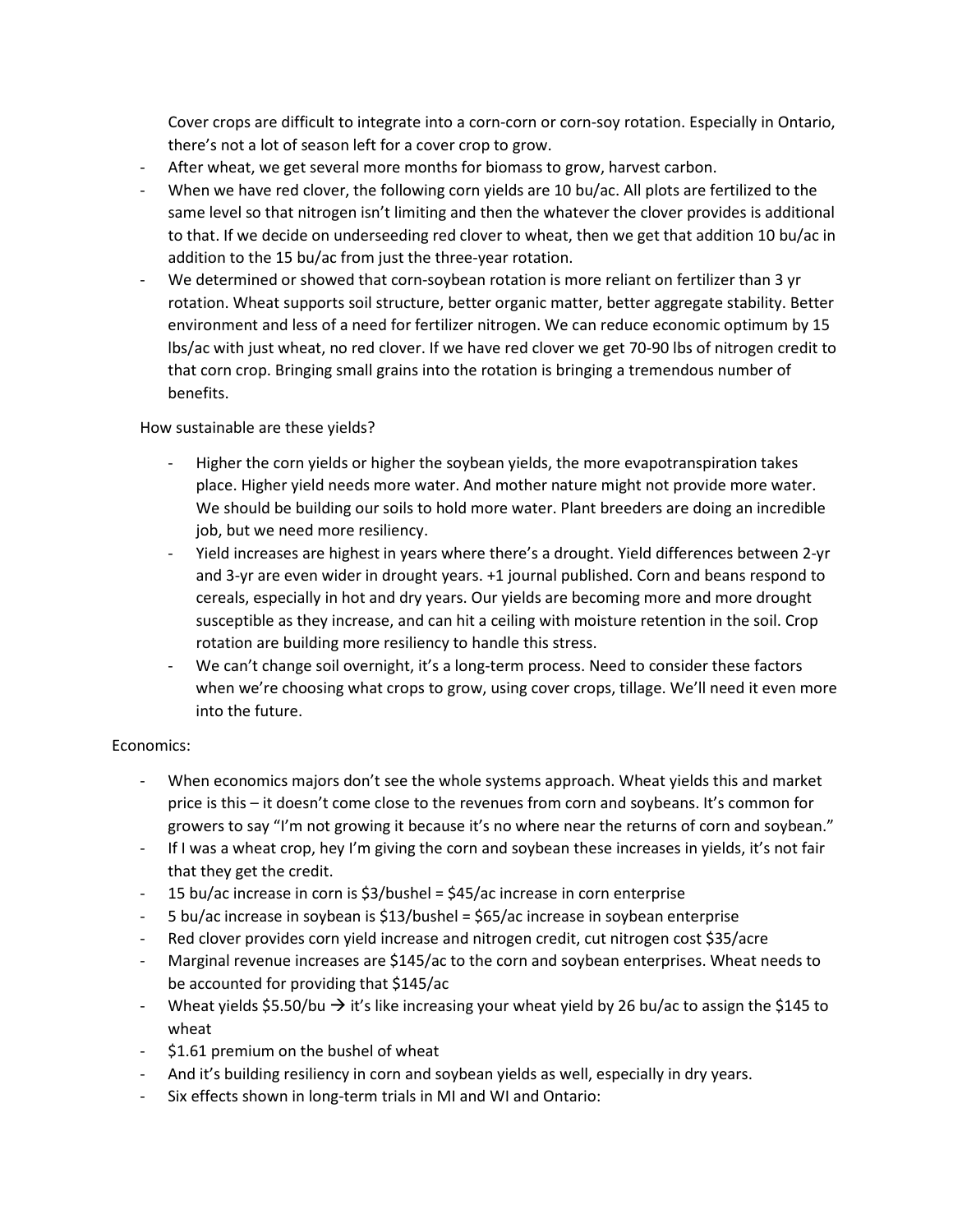- o Corn-soybean rotations reduced yield and greater yield instability
- o Corn-soybean rotations lower SOM, poorer soil structure
- o Increases N requirement for corn
- o Reduces opportunity for cover crops and biomass removal
- o Reduces profitability
- 12 references that support these claims well supported. Every farm would have different economics, so a grower should look at a systems approach instead of an enterprise approach.
- High heat in grain fill causes less yield.
- We need to reconsider some of these effects of the small grains cereal looking with a systems approach.

What rate interseeding red clover?

- 8-9 lbs/ac, broadcast in March on frozen ground and freeze thaw establishes the red clover.

Could you substitute rye or another cereal for wheat?

- I think so, but I don't have a lot of data. My colleague has oat and barley data and he's showing the same effect as wheat. Rye would also improve the soil and see corn and soy increases. Red clover would not do well beneath a rye crop, I'm almost certain of that.
- Tom Frantzen has a trial out red clover under rye vs. without. On Margaret's farm, they have frost seeded clover in rye but at 15 lbs/ac
- Hazlett rye and had success with red clover, planted the rye at 45 lbs/ac

Yield:

- In Ontario, average yield is 80s, some growers get as high 130-140
- Yield is limited by heat and water stress
- Wheat responds the most to management.
- What we've learned our yield is higher if fertilizer is applied and fungicide is applied at flowering. Nitrogen rates is probably 120-140 lbs/ac. 80% of growers are applying fungicide at flowering. Fungicides increase economic optimum nitrogen rate. Splitting nitrogen? Never in the fall. No wheat yield response if it's applied in the fall. A little applied as starter MAP placed with the seed, in-furrow.

Nitrogen credit from red clover, how dependant is that credit on doing a tillage pass or turning that red clover under prior to planting the corn crop? As opposed to going and no-tilling corn.

Nitrogen credit does not vary a lot. It's a little bit less in a no-till situation versus plowed. Like 20 lbs/ac less. Like 70 lbs  $\rightarrow$  50 so it's not a lot.

Are you familiar with Dr. Yang? His data would suggest that he doubles his N credit by incorporating the top of the plant with the root via moldboard plow.

Some varied results. But only seen a small reduction. From the data that he's seen. I need to look at his data.

When is wheat following soybeans planted?